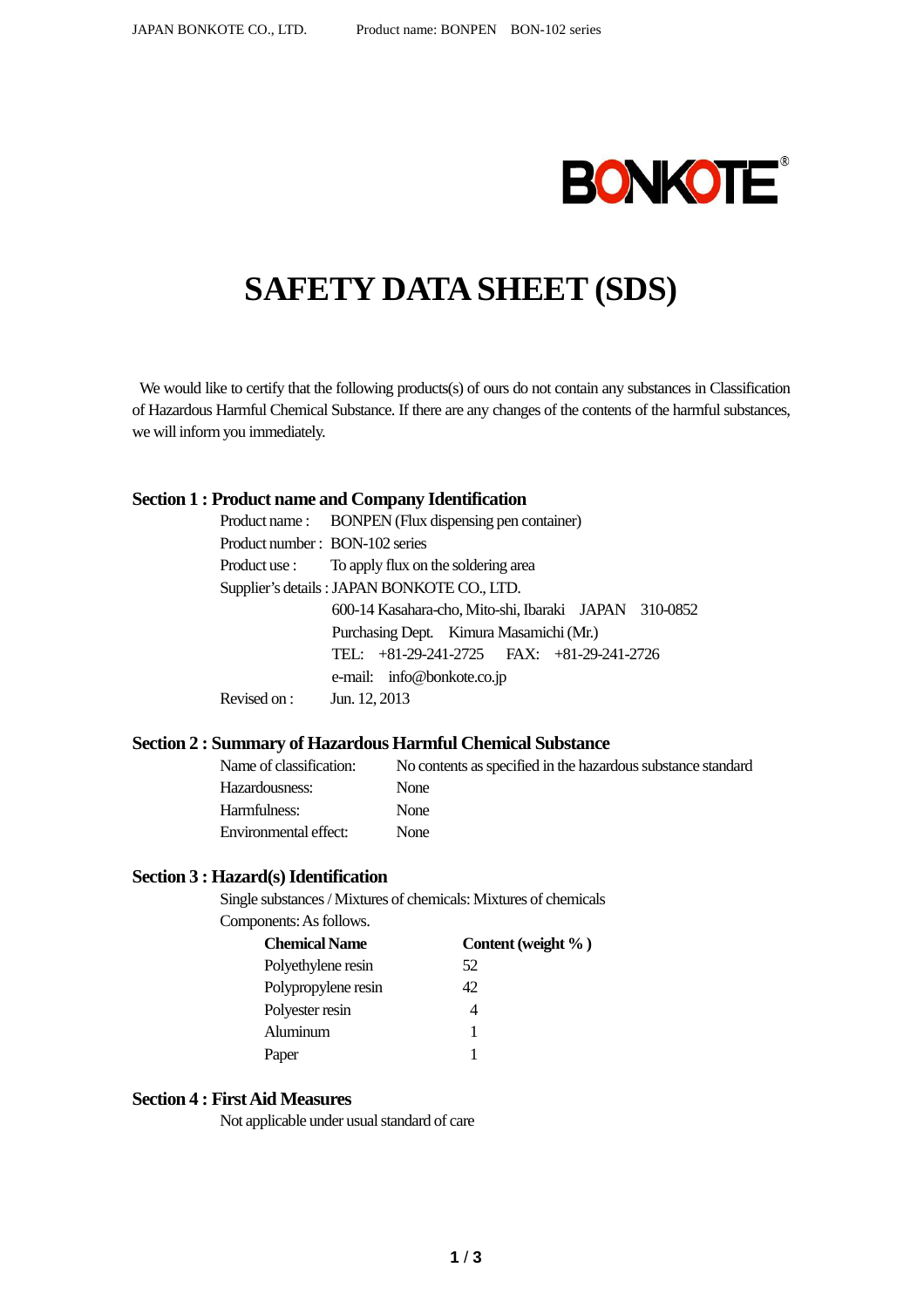#### **Section 5 : Fire Fighting Measures**

Fire Extinguishing Method: Move the container to the safe place immediately in case of fire. Fire Extinguishing Media: Use appropriate media in case of fire.

#### **Section 6 : Accidental release Measures**

Not applicable under usual standard of care

#### **Section 7 : Handling and Storage**

- Handling: This product, BONPEN, is an empty container for dispensing flux at soldering operation. Not only flux but alcohol, water for washing and fluoric lubricant are also applicable. It does not guarantee the adaptability for all kinds of flux. Before using it, please confirm the flux's specification.
- Storage: Storing BONPEN filled with solvents, please follow the precaution of the solvent and store them where little difference in temperature in order to prevent the solvent from dropping.

## **Section 8 : Exposure controls / Personal Protection**

Not applicable under usual standard of care

## **Section 9 : Physical and Chemical Properties**

Appearance: Solid

## **Section 10 : Stability and Reactivity**

Substances to be generated by decomposition: None Substances should not to be mixed: None

## **Section 11 : Toxicological Information**

Hazardous Substances: None Known Carcinogen: None

# **Section 12 : Environmental effect Information**

Ecotoxicity: No toxic pollutant

## **Section 13 : Disposal Considerations**

Follow the relevant regulations and dispose the wastes properly. Alternatively entrust it to industrial waste disposers.